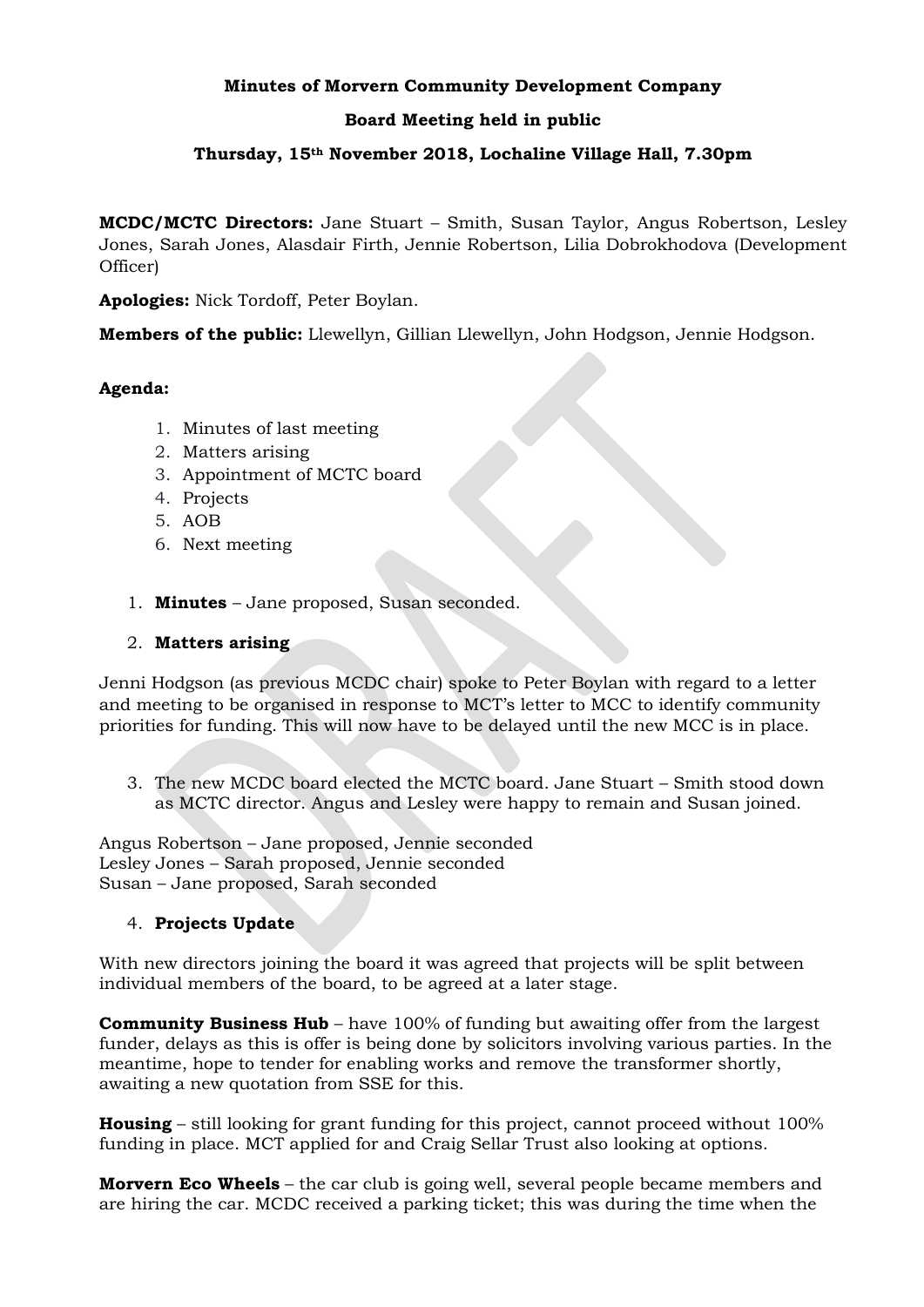car was hired out. As the car was being charged at the time, the person is disputing the charge with the relevant authorities.

It was discussed whether to leave Corran ferry tickets in the car for people to use. Susan was considering using the electric car for picking people up for Christmas dinners. There has also been an offer to take people to Dal Mhor for regular haircuts.

**Hydro** – a sub – group was set up consisting of Angus, Sarah, Nick and Lilia. This group meets on a regular basis to work on the project and report to the rest of the board at regular intervals or as often as required for major decisions. MCDC still have some money left in CARES loan. There is an opportunity to borrow another £100K from CARES under a different scheme to carry on with schemes detailed development. SEPA and planning submitted. The Highland Council redacted a lot of information from various supporting documentation and surveys on the planning portal. Lilia to make a note on [www.morvern.org](http://www.morvern.org/) under the Hydro project about this and offer to send full documentation to those interested. Still quite a lot of work to be done on this project, wayleaves for grid connection to be agreed and finalised with land owners; the group also started looking at various options for financing the scheme including community share offer.

An email received from Iain Thornber asking about benefits of the scheme to the community. Jane and subgroup to respond. The next phase of this project is – up to financial close and the construction. A lot of work to be done to reach the financial close and the timescales are very tight. We have a quote from Glen Hydro for the next stage of work.

**Lochaline Harbour** – Rhian Evans joined the team after Fiona left. The board thanked Fiona for all her hard work for the harbour for the last 5 years.

**Lochaline Filling Station** – a discussion took during the AGM about a "rainy day" fund for petrol pumps. MCDC have been putting half of the petrol pumps rent into a savings account. This account has just over £12K in it. A discussion took place on whether the full amount of rent should be put in the savings account and how much money the company should have in the savings account in case of pumps breakdown. Although no firm decisions have been made on this, an amount of  $\pounds 25$ -30K felt quite comfortable. The board will continue discussions on this.

# **5. AOB –**

**MCDC Risk Register** – Jane and Lilia need to carry on with work on this

**Caravan Park idea** – John Hodgson has been leading on this while on MCDC board. John had a meeting with Ardtornish who seem positive about the idea. John will carry on with this as member of MCDC and report to the board with progress.

**Mine museum** – the feasibility is complete. The next stage of the project needs to be developed. MCDC are supportive of the project and would like to see it realised. There is a question however about MCDC's capacity to take this on with current major capital projects on the go.

**Development Officer funding** – HIE looking at funding a further 2 years of this, Angus and Lilia to meet and provide HIE with necessary information for this.

**MIT EDP** – MCDC's development officer has been successful in securing a place on an executing entrepreneurship development programme in Boston, USA. HIE are funding 70% of the costs and MCDC are to find the remainder. This is a great opportunity for the development officer, the company and the community who would be the ultimate benefactors from this programme. Jane will look into applying to MCT and Ardtornish Hydro Fund and MCDC will be contributing out of their own funds too.